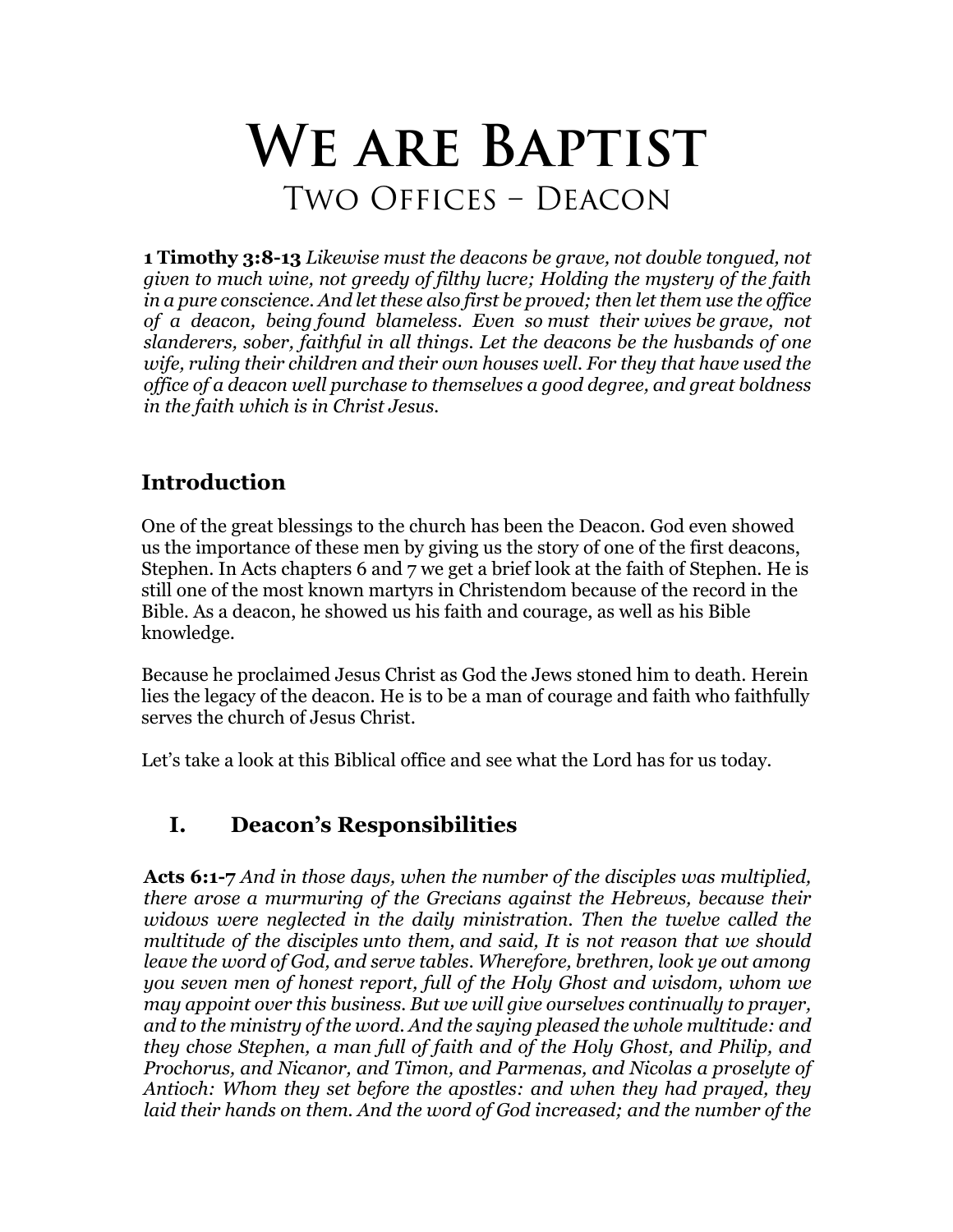*disciples multiplied in Jerusalem greatly; and a great company of the priests were obedient to the faith.*

- A. The Deacon is primarily in the church to do the **ministry** that takes place outside of preaching and praying.
	- 1. The Elders were to give themselves to praying and preaching.
	- 2. The church needed spiritual men to serve in the other areas of the church which included helping with physical/temporal needs.
	- 3. It seems by the Scriptures that the church would daily feed those who were poor and without help, particularly the widows.
	- 4. It seems by the Scripture that the Hebrew widows were receiving favor from the church and the Grecian widows were not receiving as much. The deacons were appointed to oversee these operational issues so that the elders would not be distracted from their primary work.
- B. The Deacon was to **serve** under the Pastor.
	- 1. In some Baptist churches, there is a deacon board that has authority over the pastor. We believe this is backwards and takes away the authority of the Pastor and hinders the church from proper spiritual growth.
		- It is clear by the Scriptural accounts of elders and deacons that the elders had the main authority – oversight.
		- Boards, by their very nature, slow things down and hinder more than help. Without a designated leader, progress is hard to accomplish.
	- 2. A Deacon was designed to serve under the pastors and to help the pastor, not oversee the pastor.
	- 3. The Deacon was to help remove the physical parts of ministry away from the pastor so that he could better oversee the church and preach. The principle does not change, but the practice has over the years.
		- There is freedom in each church on how a deacon will serve.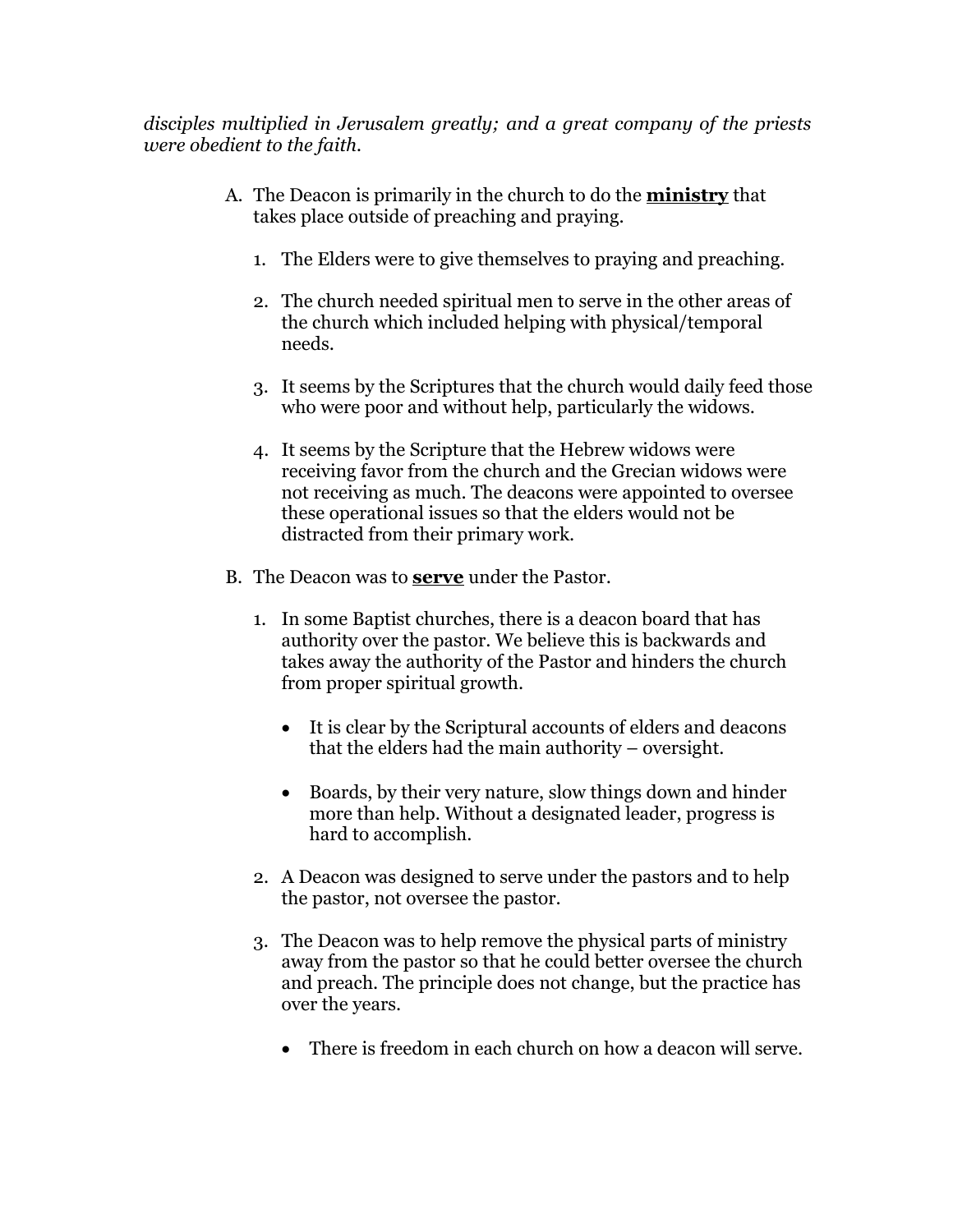- A pastor will usually give the deacon responsibilities that best help the pastor to his job.
- With the implementation of staff members in our American culture, the role of the deacon has changed over the years. The principle stays the same, but the role changes with the times.
- 4. At Central Baptist Church, our Deacons are servants in the practical and spiritual areas just as the Scripture shows.
	- They meet with the pastor monthly to go over the church business and to give insight and help in the operation of the church.
	- They serve in ministries that help the operation of the church.
	- They are prayer warriors and protectors of the pastor.
	- They help visit the widows when needed.
	- They set a good Christian example in the congregation.
	- They have the ability to teach the Word of God and often do teach.
- C. The Deacon is able to **preach** the word.
	- 1. Deacons have the ability to preach the Word the God even though they are not called to be preachers.
	- 2. Because of their faith and spiritual knowledge, they have the ability to share the Bible with others. Whether that be witnessing, teaching, or preaching if needed.
	- 3. They have a good grasp of the Word of God.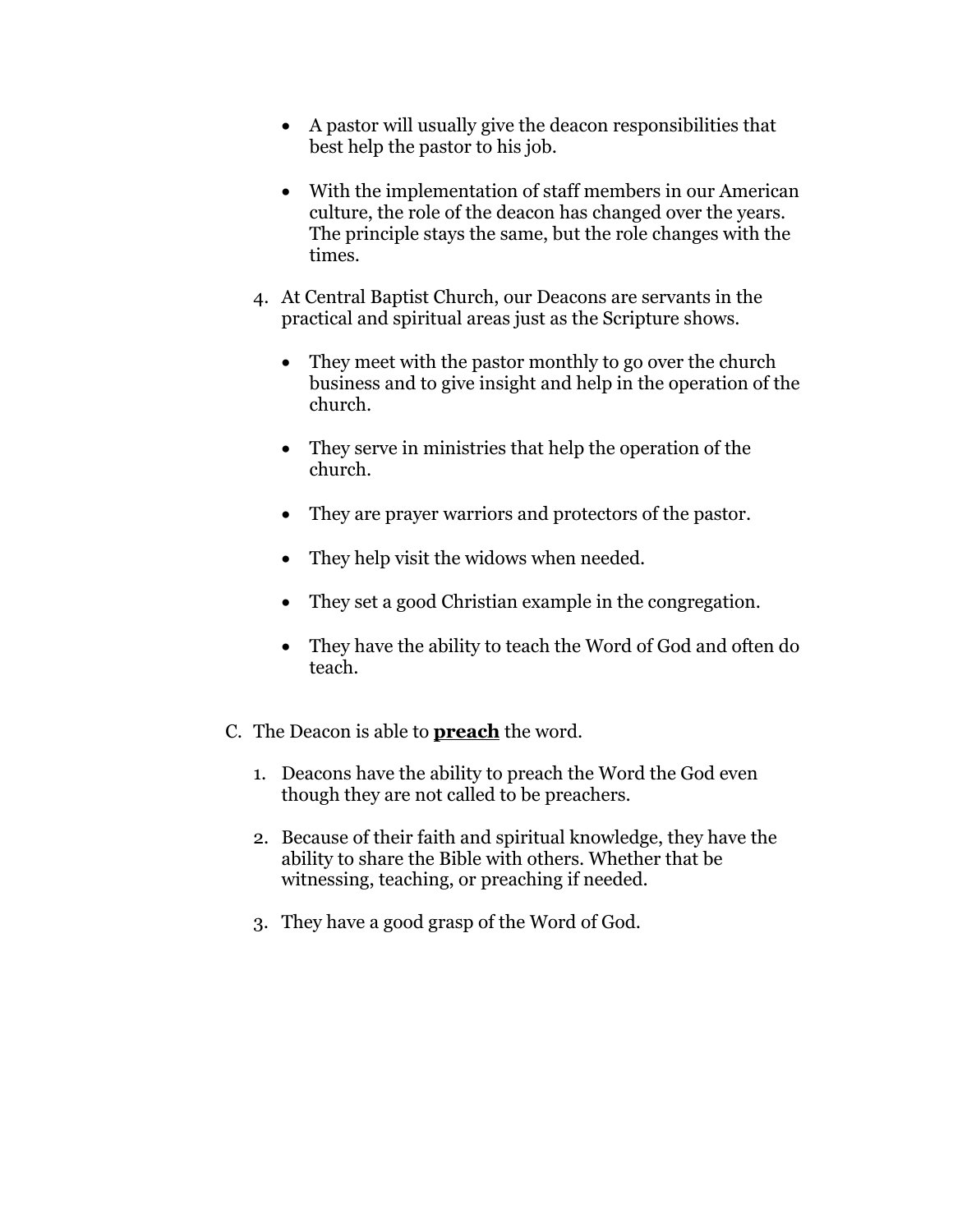### **II. Deacon's Requirements**

Like all positions there are requirements that need to be met before one can do the job. Here are the Biblical requirements for being a deacon.

- A. The requirements of a deacon are **similar** to those of the pastor.
	- 1. Deacons should strive to be just as spiritual as the pastor, but without the call to pastor!
	- 2. Although there are different positions in the church, all of us should be growing spiritually.

**1 Corinthians 12:4** *Now there are diversities of gifts, but the same Spirit. And there are differences of administrations, but the same Lord. And there are diversities of operations, but it is the same God which worketh all in all. But the manifestation of the Spirit is given to every man to profit withal.*

- B. The deacon must be a man of **character.**
	- 1. The word blameless is used again to show that the man has a good testimony. He would be known in our community as a good man! Someone who people wanted to work with and hire. Someone people liked to be around.
	- 2. He is not perfect, but he exhibits biblical traits that show that he is a strong Christian.
- C. The deacon must be a man of **faith**.

**1 Timothy 3:9-13** *Holding the mystery of the faith in a pure conscience. And let these also first be proved; then let them use the office of a deacon, being found blameless. Even so must their wives be grave, not slanderers, sober, faithful in all things. For they that have used the office of a deacon well purchase to themselves a good degree, and great boldness in the faith which is in Christ Jesus.*

- 1. Notice the word faith used three times.
- 2. The first time it is used is in reference to our doctrines. He must be a man who believes the doctrines of the Bible. He must be man who holds to our doctrines strongly!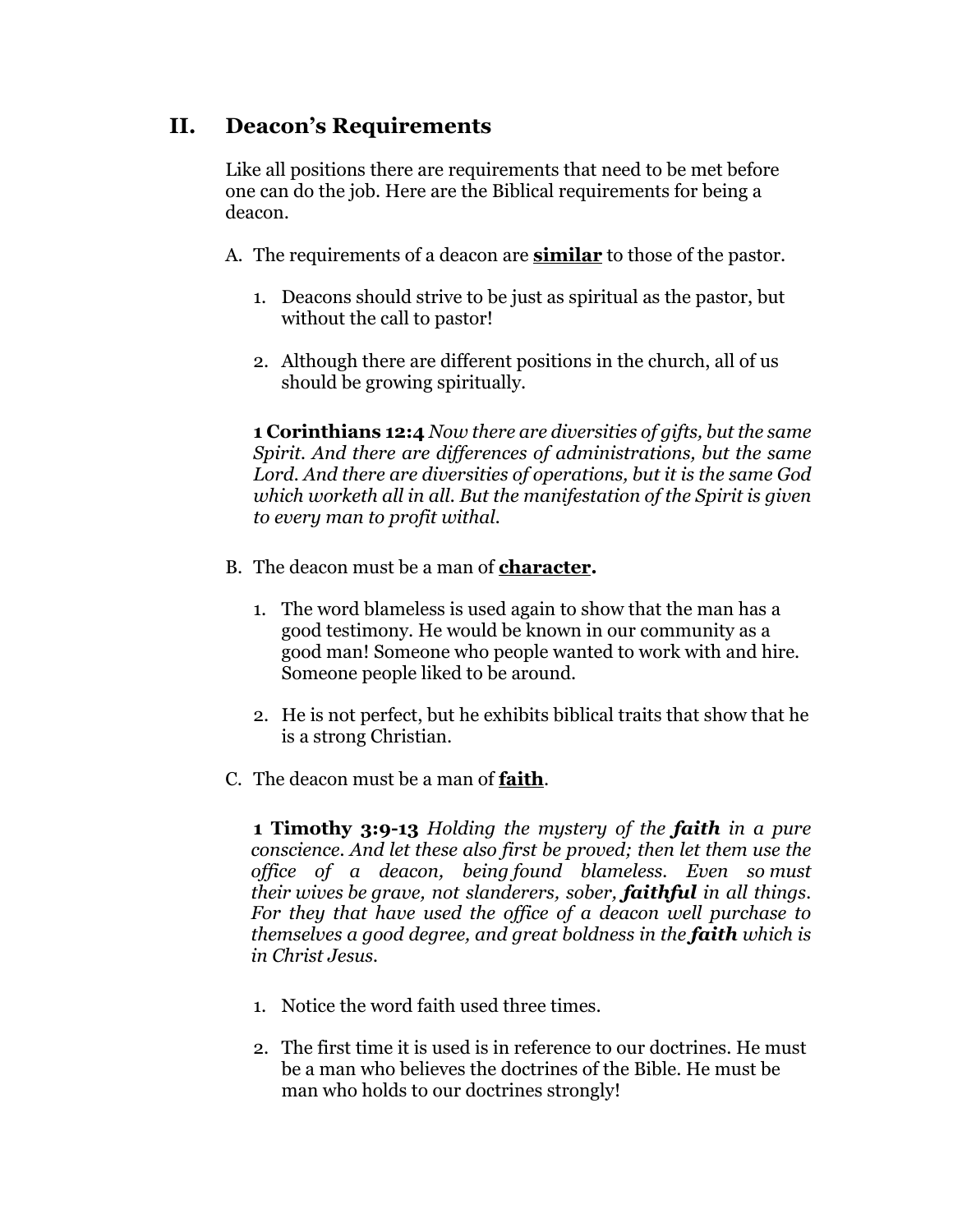- 3. The second time it is used deals with his consistency. He is a faithful man. This is one of the first requirements of any true disciple of Jesus Christ.
- 4. The third time it is used in the general sense of our religion. Those who are deacons have earned a great degree of respect and can boldly share the gospel as Stephen did.
- D. The deacon must be **proved**.
	- 1. This goes back to not being a novice. He must have experience in the Christian faith.
	- 2. Because of the influence that a deacon has in the church, it is important that a church makes sure that he has proven his faith through life experiences.
		- He is a doer of the Word and not just a hearer. James 1:19-22
- E. The deacon has to be a **man**.
	- 1. The deacon must be a husband of one wife. Again, clearly this is to be a man. Woman have different positions in the church, but one they are not eligible for is that of a deacon.
	- 2. Again, referring to our last lesson, he cannot be divorced and remarried. You can see the notes on the Pastor for more information.
	- 3. Some people interpret the information regarding the deacon's wife that there were deaconesses in the church.
		- Although some churches promote this teaching, Baptists have held to the overall teaching that the offices of the church are to be held by men. That does not mean that woman cannot hold positions over woman and children. It is actually a good thing that there are women who oversee women and help them physically and spiritually. Scripturally, the older women of the church are to take up this ministry of helping the younger woman with life. It is possible that the instructions to the deacon's wife was because she would assist her husband in carrying for the widows and other woman. That does not mean she had an official position in the church that was elected or appointed. Her husband would have been appointed, and she would then assist and support him. Because of her visual role in the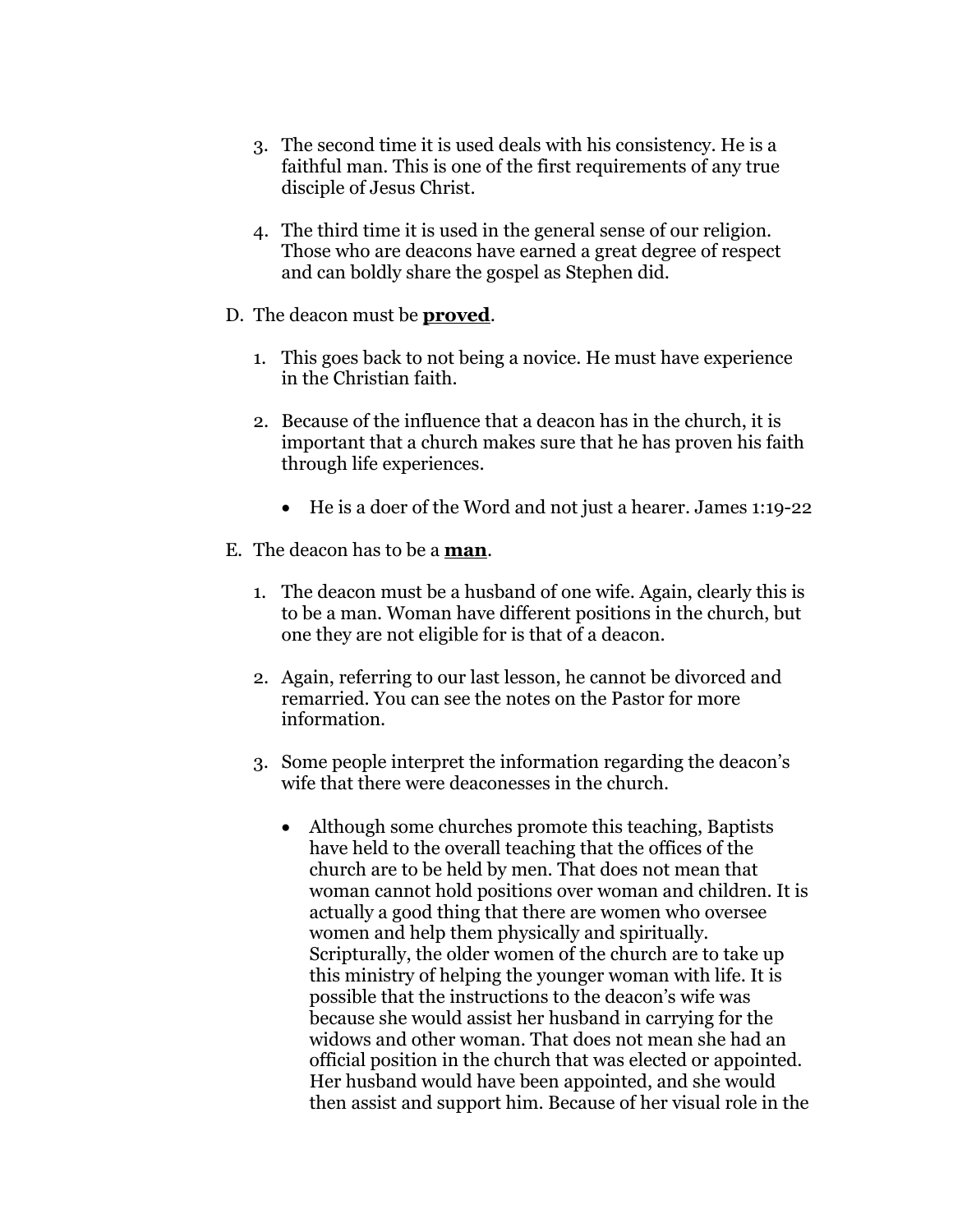church and the importance of the family, it was expected that the deacon's wife be a woman of good Christian character as well.

**Titus 2:3-5** *The aged women likewise, that they be in behaviour as becometh holiness, not false accusers, not given to much wine, teachers of good things; That they may teach the young women to be sober, to love their husbands, to love their children, To be discreet, chaste, keepers at home, good, obedient to their own husbands, that the word of God be not blasphemed.*

#### **III. The Deacon Request**

- A. As Pastor, I would challenge all of our men to strive to meet the **requirements** of a deacon.
	- 1. The church needs deacons!
	- 2. The church needs men growing to become future deacons!
	- 3. The stability and longevity of the church can be found not only in good pastors, but in good and solid deacons.
- B. Even if you cannot meet all the requirements of the deacon, like the one concerning marriage, you will still **benefit** the church by striving to be a spiritual man.
	- 1. You don't have to have a title to influence and impact the church!
	- 2. Some of the most spiritual men I have come across are not eligible to be a deacon, and yet they have made a great impact on the church by being like Jesus Christ!